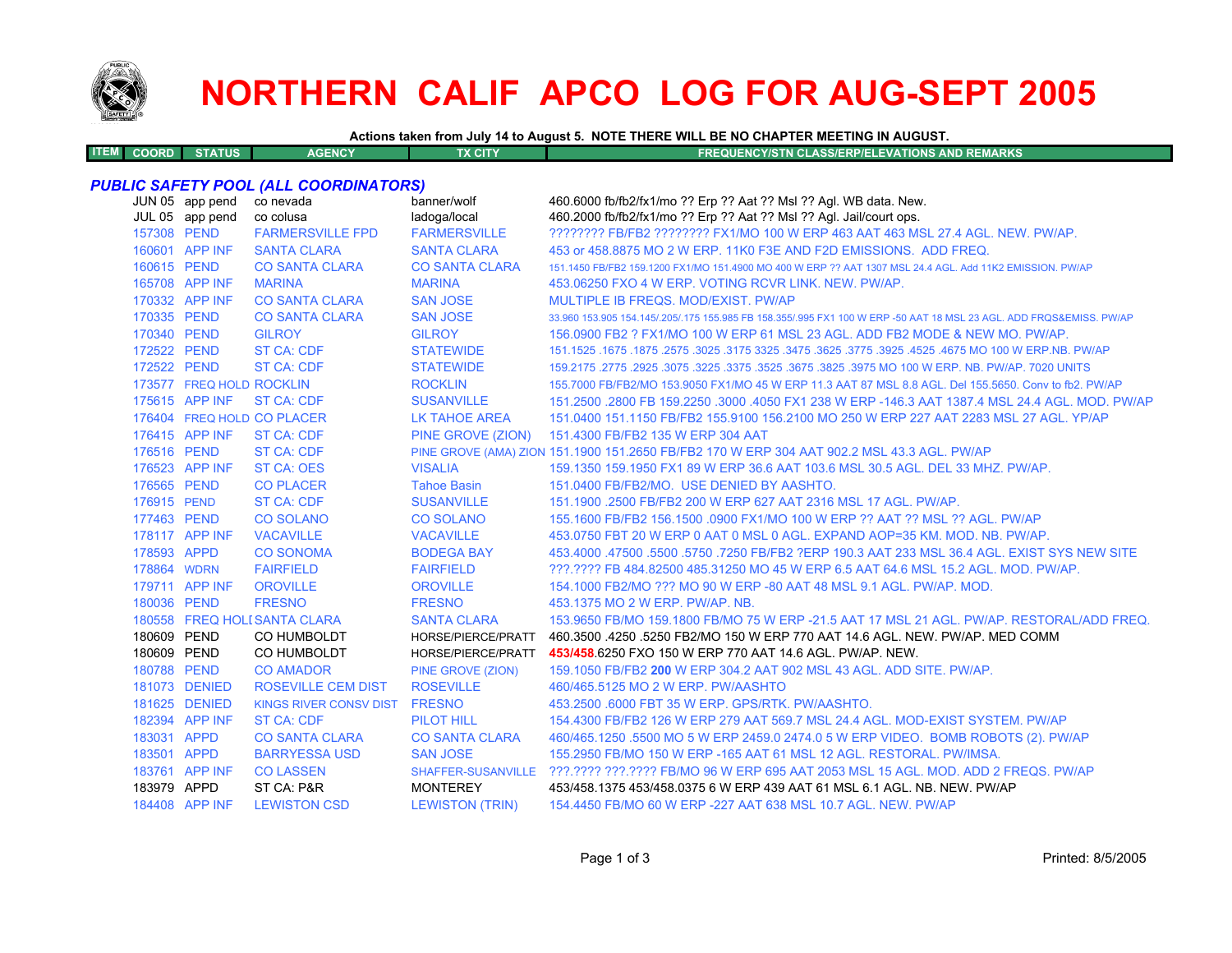## **Actions taken from July 14 to August 5. NOTE THERE WILL BE NO CHAPTER MEETING IN AUGUST.**

| <b>ITEM</b> | <b>COORD</b> | <b>STATUS</b>                                    | <b>AGENCY</b>                      | <b>TX CITY</b>            | <b>FREQUENCY/STN CLASS/ERP/ELEVATIONS AND REMARKS</b>                                                          |
|-------------|--------------|--------------------------------------------------|------------------------------------|---------------------------|----------------------------------------------------------------------------------------------------------------|
|             | 184483 PEND  |                                                  | <b>ST CA: DOT</b>                  | <b>DELTA (SUGARLOAF)</b>  | 453/458,98750 FXO 6 W ERP 47,0200,0800,1000 FB 79 W ERP 406 AAT 1201.5 AAT 29.6 AGL, NEW, PW/AP                |
|             |              | 184918 DENIED                                    | E CONTRA COSTA TA                  | <b>KRAGOR PK</b>          | 453,7500 FB2/MO 25 W ERP 400.8 AAT 577 MSL 24 AGL, PW/AASHTO                                                   |
|             | 185006 APPD  |                                                  | <b>VISALIA</b>                     | <b>VISALIA</b>            | 453, 9875 FXO/FXOT 2 W ERP 21 AAT 102 MSL 7.0 AGL, NB, PW/AP                                                   |
|             |              | 185048 APP INF                                   | <b>LINCOLN</b>                     | <b>LINCOLN</b>            | 458,9125 FXO/FXOT 2 W ERP ?? AAT 36.6 MSL 7.0 AGL, PW/AP.                                                      |
|             | 185063 APPD  |                                                  | ST CA: DOT                         | <b>OAKLAND</b>            | 453.9500 FB/FB2/FX1 56 W EERP -57.9 AAT 9.1 MSL 73.8 AGL (BLDG). MOD TO EXIST. PW/AP                           |
|             | 185064 PEND  |                                                  | <b>MERCED</b>                      | <b>MERCED</b>             | 155.9550 FB2 159.0000 FX1/MO 80 W ERP 19.8 AAT 53 MSL 29.9 AGL. ADD STN, NEW INPUT. PW/AP                      |
|             |              | 185095 APP INF                                   | ST CA: CDF                         | <b>SN JOSE-COPERNICUS</b> | 151,2650,4450 FB/FB2 214 W ERP 669.6 AAT 1333.2 MSL 19.8 AGL, MODS, PW/AP,                                     |
|             | 185615 APPD  |                                                  | <b>ST CA: CDF</b>                  |                           | FALL RIVER MILLS(SHA) 159.3000 .3300 .4050 FX1 98 W ERP 309 AAT 1345.4 MSL 18.3 AGL. PW/AP.                    |
|             | 185660 APPD  |                                                  | ST CA: DOT                         | <b>EUREKA</b>             | 47,0800,2000 FB 100 W ERP -13.4 AAT 10.7 MSL 32 AGL. MINOR MODS, PW/AP                                         |
|             | 185711 APPD  |                                                  | ST CA: CDF                         |                           | CAPAY(BERRYESSA) 151.2650 .3400 FB/FB2 174 W ERP 677 AAT 912 MSL 57.9 AGL. MINIOR MODS. PW/AP                  |
|             | 185866 PEND  |                                                  | LONG VALLEY FPD                    | <b>CAHTO PK</b>           | 151.1150 FB/FB2/MO 155.4300 FX1/MO 14.5 W ERP 652.1 AAT 1219.0 MSL 59.0 AGL. NEW. PW/AASHTO                    |
|             | 185916 PEND  |                                                  | <b>RIPON</b>                       | <b>RIPON</b>              | 155.1300 FB2 156.0600 FX1/MO 460.1500 .0500 .1000 FB2/FX1/MO ?? W ERP 41.2 AAT 17.3 MSL 42.6 AGL. NEW. PW/IMSA |
|             | 185926 APPD  |                                                  | <b>CENT MARIN SAN DIST</b>         | <b>SAUSALITO</b>          | 453,6000 FB/FB2C 28 W ERP -31.4 AAT 3.0 MSL 19.1 AGL, NEW, PW/AP                                               |
|             | 186025 PEND  |                                                  | <b>ROSEVILLE</b>                   | <b>ROSEVILLE</b>          | 222.2222 EXO/MO 6 W ERP -8 AAT 36 MSL 7 AGL. NEW, WASTE WATER PLANT, PW/AP                                     |
|             | 185994 PEND  |                                                  | SO SAN FRANCISCO                   | SO SAN FRANCISCO          | 453/458.91250 FXO/MO 4 W ERP ??AAT 178 MSL 6 AGL. IRRIG SYS. NEW. PW/AP.                                       |
|             | 185997 PEND  |                                                  | <b>FREMONT</b>                     | <b>FREMONT</b>            | 460/465 18750 FXO/MO 6 W ERP 9.1 AAT 24.3 MSL 11.5 AGL. IRRIG SYS. NEW. PW/AP.                                 |
|             |              | 186120 APP INF                                   | <b>BRENTWOOD</b>                   | <b>BRENTWOOD</b>          | 4 NEW FB/MO 21.3 AAT 17.4 AAT 36.6 AGL, MOD, PW/AP                                                             |
|             |              | 186380 APP INF                                   | ST CA: DGS                         | <b>SACRAMENTO</b>         | 460.1250 FB/FB2/MO 25 W ERP 43 AAT, NEW, PW/AP,                                                                |
|             | 186381 APPD  |                                                  | ST CA: CHP                         | <b>EUREKA</b>             | 154.8150 FX1 154.9200 FB 500 W ERP -11.9 AAT 6.1 MSL 91.4 AGL, MINOR MOD TO NEW POLE PW/AP                     |
|             | 186393 APPD  |                                                  | ORLAND FIRE DIST                   | ORLAND (GLENN)            | 154,4300 FB2/MO 153,8900 FX1/MO 120 W ERP 172 AAT 316 MSL 38.1 AGL, RESTORE LIC, PW/IMSA                       |
|             | 186524 APPD  |                                                  | <b>SONORA</b>                      | <b>SONORA</b>             | 453.9250 FB2/MO 153.8000 FB2/MO 154.1000 FX1/MO 40 W ERP 232 AAT 746 MSL 25 AGL. MOVE PW/AP                    |
|             | 186600 PEND  |                                                  | CO NEVADA                          | CO NEVADA                 | 460/465,6000 FB/MO 375 AAT 1189 MSL 43.3 AGL. MDT. NEW. PW/AP. BANER-WOLF & CT HSE.                            |
|             |              |                                                  | 186608 FREQ HOLISAC MUNI UTIL DIST | <b>HEROLD</b>             | ???.???? MO 4 WATT, NB, REQUESTS 4 FREQS, PW/AP                                                                |
|             | 186614 APPD  |                                                  | ST CA: DOT                         | SHASTA CO                 | 453/458.0875 FXO 6 W ERP 522.1 AAT 1051 MSL 6.1 AGL. NEW. SO FORK-ROUND MTN LINK. PW/AP.                       |
|             |              |                                                  |                                    |                           |                                                                                                                |
|             |              | 470-512 MHz POOL<br>$now 02$ ann nend st cations |                                    |                           | hay area (coord chnl) 222 2222 Eb/fb2/fx1/mo 22 W ern 22 Aat 22msl 22anl Bay inter-agency intercom             |

|             |             | nov 02 app pend st ca: oes       |                     | bay area (coord chnl) 2??.???? Fb/fb2/fx1/mo ?? W erp ?? Aat ??msl ??agl. Bay inter-agency intercom. |
|-------------|-------------|----------------------------------|---------------------|------------------------------------------------------------------------------------------------------|
|             |             | JUL 05 app pend petaluma schools | petaluma            | 483.41250 fb/fb2/fx1/mo 130 w erp 27 aat 85 msl 11 agl. Restore. Pw/ap.                              |
|             | 185162 APPD | CO SAN MATEO                     | REDWOOD CITY        | . (continues) 28750, 28750, 26250, 23750, 21250, 13750, 08750, 13750, 26250, 76250, 28750 488        |
| 185162 APPD |             | CO SAN MATEO                     | <b>REDWOOD CITY</b> | 3.1 MSL 49.1 AGL -53.3 AAT, MOD EXIST, VARIOUS EMISSIONS, PW/IMSA,                                   |

### *800 MHz PUBLIC SAFETY (GP, YP, GF, YF)*

| Dec 04 APPD |                |                               |                      | CO CONTRA COSTA CO CONTRA COSTA 868.41250 INCR MO COUNT ONLY. GF/AP                                    |
|-------------|----------------|-------------------------------|----------------------|--------------------------------------------------------------------------------------------------------|
|             |                |                               |                      | ******* The Commission has imposed a freeze on all non-NPSPAC applications *******                     |
|             | 156156 APP INF | CHABOT-LOS POSADAS HAYWARD    |                      | ???.???? FB2/MO 65 W ERP ?? AAT 12.1 MSL 10.5 AGL. NEW GP/AP.                                          |
|             |                | 176408 FREQ HLD ST CA: P&R    | PINE GROVE (ZION)    | 856.7375 858.7625 FB/FB2/FX1/MO 184 W ERP 282.9 AAT 902 MSL 43.3 AGL. ADD 2N CHNL MINOR MODS. GP/AP    |
|             |                | 178316 FREQ HLD CO SACRAMENTO | <b>CO SACRAMENTO</b> | 856.46250 857.48750 859.21250 FB/MO 220 W ERP 41 AAT 79 MSL 47 AGL, MODS, F1D, GP/AP                   |
|             | 180044 APP INF | <b>CO NAPA</b>                | <b>BERRYESSA PK</b>  | 856,96250 FB 280 W ERP 647.2 AAT 932 MSL 6.1 AGL, ADD TO EXIST, GP/AP, MOB DATA,                       |
|             | 180559 PEND    | <b>CO CONTRA COSTA</b>        |                      | RICHMOND/HERCULE: 859.46250 FB/MO 250 W ERP 148 AAT 204 MSL 15 AGL. NEW. GP/AP.                        |
|             | 181958 APP INF | <b>OAKLAND</b>                | <b>OAKLAND</b>       | 858.93750 FB2/FX1/MO 105 W ERP -3 AAT 91.4 MSL 18.9 AGL. ADD NEW FREQ. PW/AP                           |
| 183985 PEND |                | ST CA: DOT                    |                      | LEE VINING (CONWAY 859.73750 FB/FB2 860.98750 FB 496 W ERP 98 AAT 2560 MSL 30.5 AGL. MOD. GP/AP.       |
| 185007 APPD |                | ST CA: DOT                    | <b>EUREKA</b>        | 856.76250 FB/FB2/FX1 150 W ERP -21 AAT 10.7 MSL 33.5 AGL, GP/AP, MINOR MODS.                           |
| 185065 APPD |                | ST CA: DOT                    |                      | WILLOW CRK-HORSE 857,73750 FB/FB2 35 W ERP 834 AAT 1509.1 MSL 45.7 AGL. NEW TOWER, MINOR CHNGS, GP/AP, |
|             |                |                               |                      |                                                                                                        |